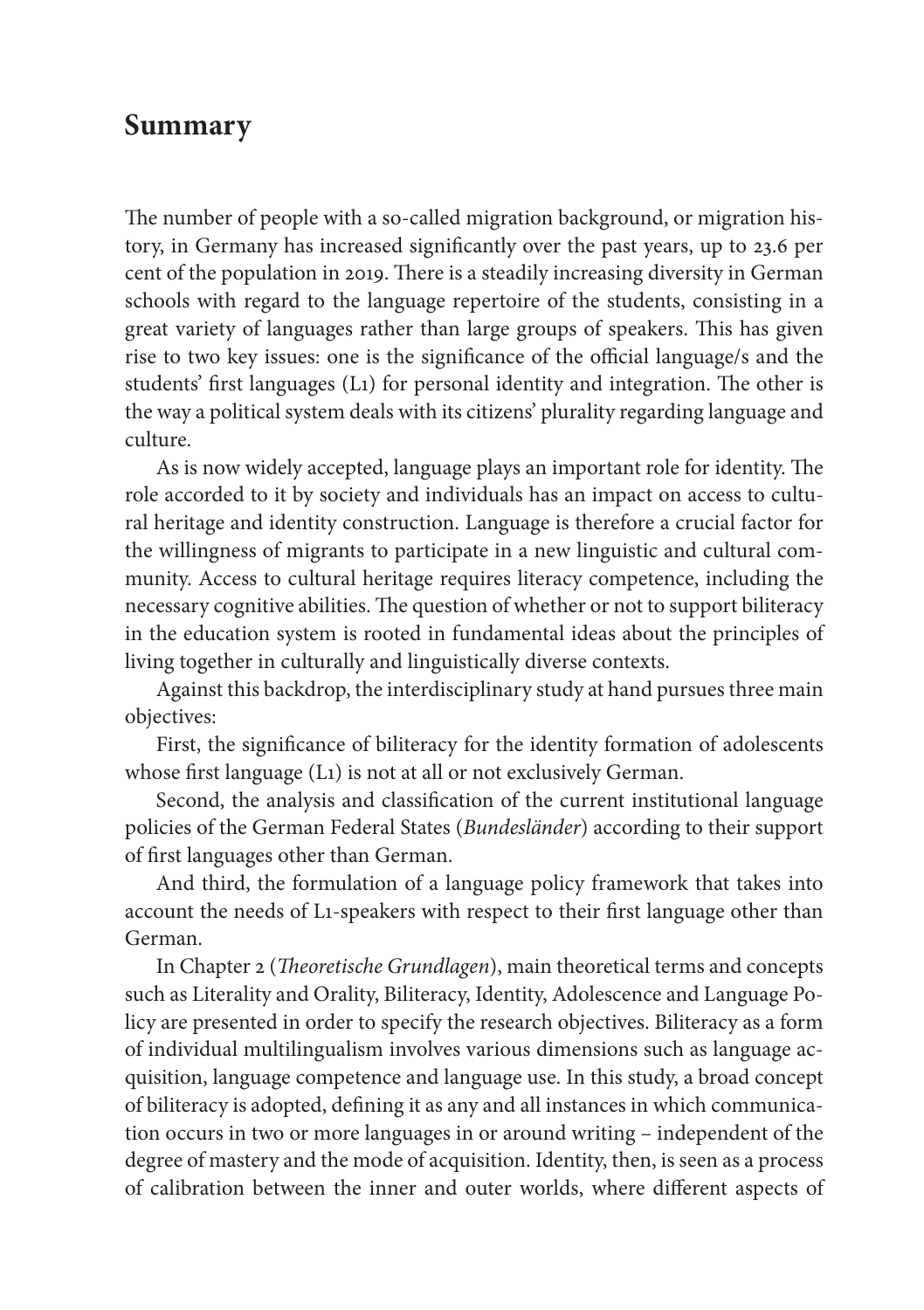identity (personal, social and cultural) become relevant, if an individual is confronted with external cultural factors. The climax of identity development takes place during adolescence, with language, among other factors, playing an important role in its development. The promotion of languages in an institutional setting is part of language policy and therefore concerns language rights. Rights, in themselves, have to be legitimized by the state, which – in the case of language rights - has led to multiple explanations, movements and theories surrounding various aspects, for example the definition of language, whom or what these rights address, in which socio-political context they are to be implemented and for what reason, to name just some. Besides this overview of the language-policy debate, the interdependence of theory and practice is crucial to this research field. Three approaches (Language Ecology, Linguistic Human Rights and Minority Language Rights) as well as further developments are therefore discussed.

Following this theoretical setting, the results of an analysis of the institutional promotion of so-called new minority languages in Germany are presented in Chapter 3 (*Die institutionellen Sprachenförderpolitiken in Deutschland in Bezug auf die nichtdeutsche/n Erstsprache/n*). In order to understand the variety of heritage language classes in Germany, a historical overview is given. For the analysis, official open source documents of the Federal States have been evaluated. Currently, nine out of sixteen Federal States offer heritage language classes. The analysis reveals four different models of such classes and various ways of organizing them. One state was chosen to represent each model for the study: Baden-Württemberg (model of representation), the Free State of Bavaria (model of representation), North Rhine-Westphalia (mixed model) and the Free State of Saxony (school model).

In Chapter 4 (*Biliterate Individuen im Fokus: die Studie "Muttersprache/n"*), the "Mother Tongue/s" (*"Muttersprache/n")* study undertaken from 2013 to 2015 is described in detail. The predominantly qualitative two-phase study focuses on 10<sup>th</sup>-graders at grammar schools (*Gymnasien*) in the four Federal States of Germany named above. In the first phase, all 10<sup>th</sup>-graders filled out a questionnaire with closed and open questions. In the second phase, individual participants were asked for an interview. In total, 505 paper-based questionnaires and 23 guided interviews were conducted.

The data analysis of the questionnaire is set out in Chapter 5 (*Datenauswertung der Studie "Muttersprache/n"*). The analysis follows the different aspects of the questionnaire, such as language competence and language use, the manifestation and importance of biliteracy and questions concerning heritage language classes. The participants were categorized into three different groups:  $L_1 = Ger$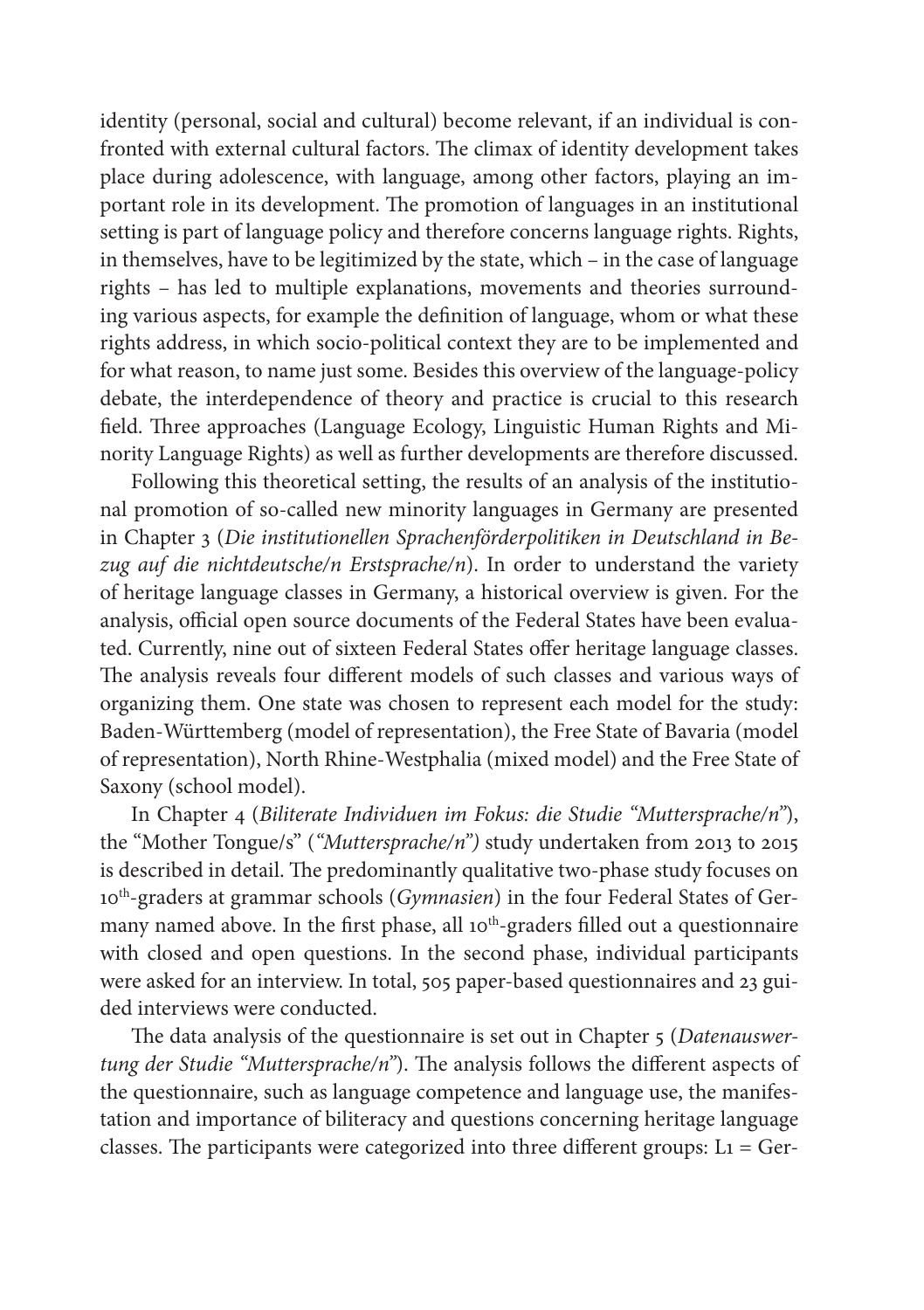man (N=322),  $L_1$  = German and non-German (N=111) and  $L_1$  = non-German  $(N=72)$ . In total, the students named 45 languages.

Chapter 6 (*Zusammenführende Auswertung der Daten*) links up the data ana‑ lyzed with regard to the manifestation of individual multilingualism and biliteracy as well as to the importance of biliteracy for individual identity. The questions of this section consider, for example, general issues concerning the significance of reading and writing, meaningful reading and writing contexts and individual learning purposes. The codings of the answers of the open questions are subsumed under four aspects regarding the following facets of identity: personal, social, cultural and general aspects. Also, a conclusion is drawn concerning the current promotion of so-called new minority languages in the institutional school system.

The three main objectives of this research project are revisited in Chapter 7 (*Die drei Ziele revisited: weiterführende Erkenntnisse*). Concerning the importance of biliteracy for the development of individual identity, it can be concluded that more than one third of the participants of the study has an extended language repertoire. The wide spectrum of languages represented highlights the tendency towards an increasing variety of languages spoken by individual speakers only, rather than large speaker groups, which is important for further research. The self-perception of language competence decreases from receptive to productive and from oral to writing skills. For most students who acquire reading skills in their non-German language, reading and writing usually starts before entering elementary school, similar to their monolingual German classmates. However, some students acquire these competences at different ages because there are no consistent or compulsory heritage language classes. This factor complicates the organization of heritage language education, as it increases the heterogeneity within classes. 91% of the languages in this study are written in an alphabet-based script. Interestingly, in this study, the script or writing system of the non-German language did not turn out to have an impact on the acquisition of literacy skills. Instead, other factors such as support by the family or institutions other than the school, as well as individual needs play a more important role. Particularly, formal language competences seem to be difficult to acquire in daily life, which underlines the importance of institutional provisions. For students with German as a second language, German is also essential as a central medium of communication in daily life, with friends and at school. The importance of biliteracy for the identity of multilingual adolescents, therefore, turns out to be complex and wide-ranged, best illustrated in a multidimensional field. Several thematic aspects make up the first dimension: language acquisition, self-perception of literacy competences and language use. The second aspect seems to be particularly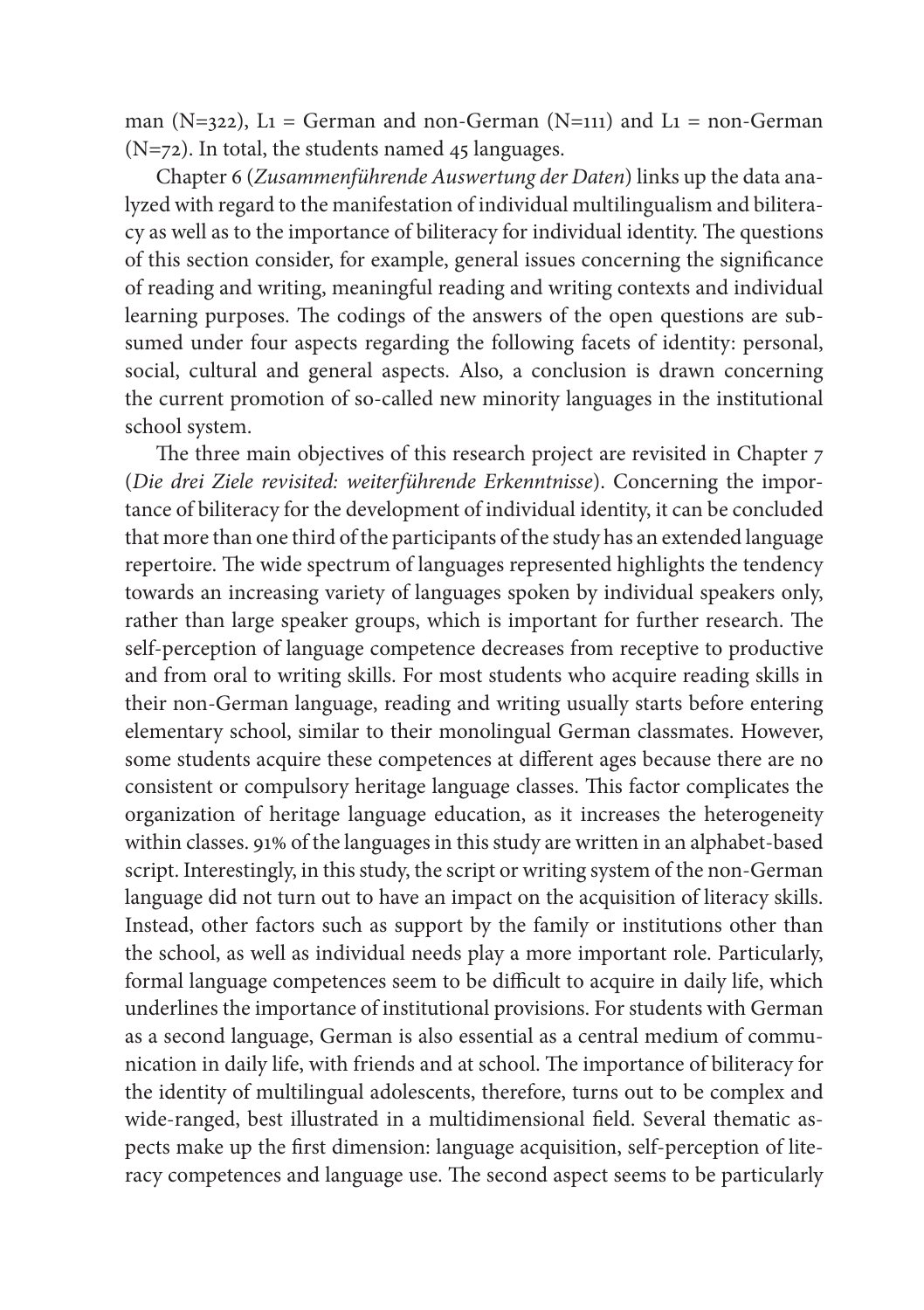dynamic, because it is influenced by parents, relatives and other people with the same non-German language. The second dimension comprises the importance of biliteracy, meaningful reading and writing contexts and individual language learning goals. In addition, there are further factors that came up in the interviews, such as personal biographical experiences in connection with language. Although this study does not consider the degree of mastery and the mode of acquisition to be relevant for identifying individuals as biliterate due to the broad concept of biliteracy adopted here, students themselves do in fact regard the degree of mastery as important for rating their own biliteracy. This is why they feel set back in the case of negative feedback by others. One conclusion is to support the development of realistic language awareness in order to help them become more self-confident with their non-German first language.

In regard to the second objective, the analysis and classification of the current institutional language policies of the German Federal States according to the support of first languages other than German, it is now widely accepted that mother tongue instruction plays an important role for the identity of children and adolescents. However, the range of institutional programs on offer is neither transparent nor comparable due to the fact that each Federal State organizes and communicates its own programs differently. Nevertheless, a trend is discernible: The aims of heritage or mother tongue language classes have changed over time, from a phase considering them from a viewpoint of intended remigration to the country of origin to a phase of regarding multilingualism as a resource in an increasingly diverse society. This latter view may be identified in the tendency to turn away from classes run by consulates or embassies, as well as in the fact that heritage language didactics are becoming a more intensely investigated field of research.

Considering the political framework of institutional support of first languages at the national level, there is still no legal adaptation of the *Council Directive on the Education of the Children of Migrant Workers* (Council of the European Union) to the needs of "new minority language" speakers, although in practice it has been extended to cover non-official languages not spoken in former recruitment states, for example Russian or Vietnamese. Efforts at the EU level to broaden the *European Charta for Regional or Minority Languages* (Council of Europe) or the *Framework Convention for the Protection of National Minorities* (Council of Europe) have also failed, while at the international level the UNESCO claims "new minority language" rights in the *Universal Declaration on Cultural Diversity*. Nevertheless, two key elements may be drawn on to legitimize the support of non-German first languages: First, the language-identity link highlighted in this study with regard to reading and writing. And second, the